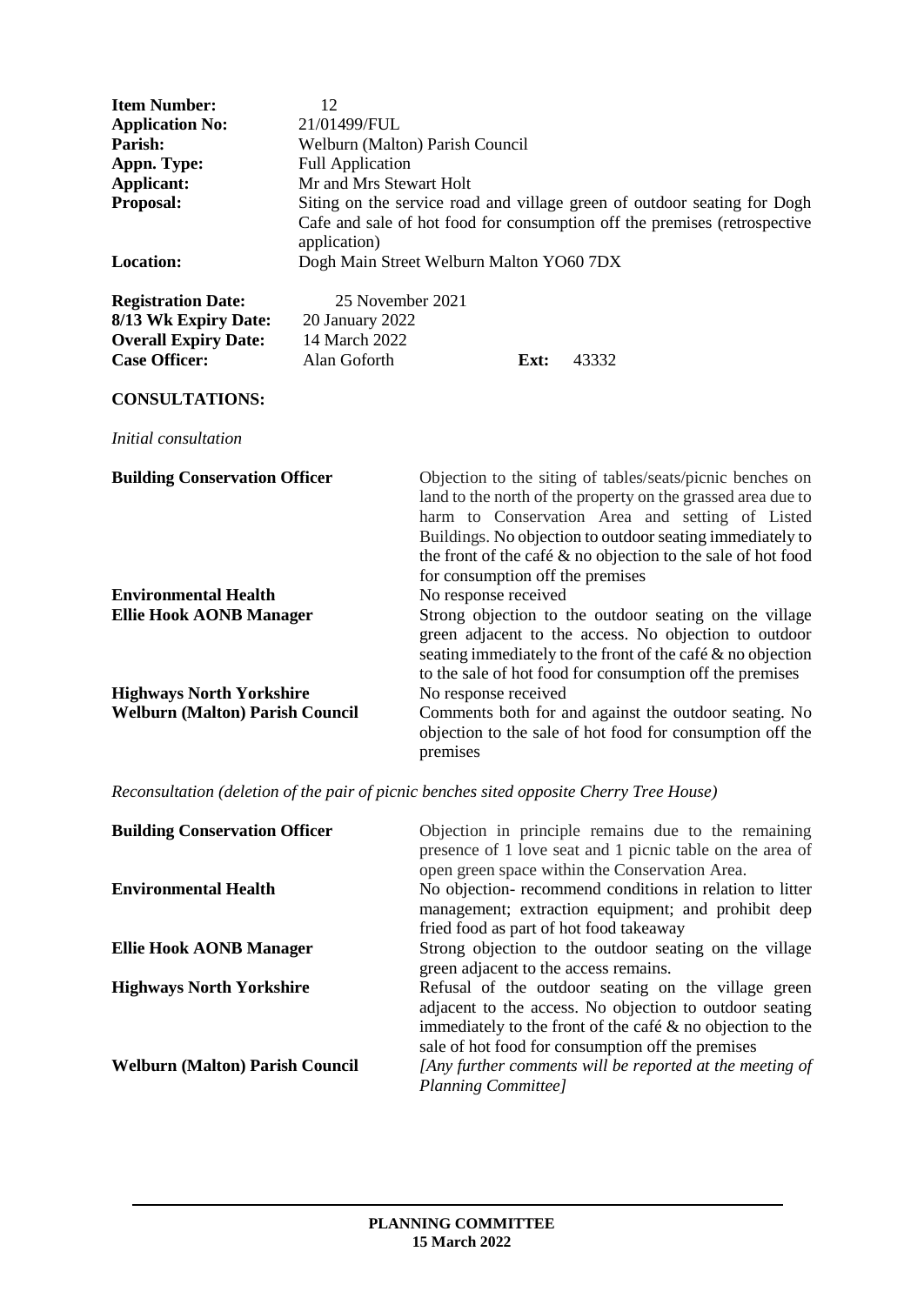**Representations (125):** *Objections (29):*John Ryan, Julie Ryan, David Lewis, Jane Manging, Ian Leadbeater, Judith & Tim Scott, Margaret C Lewis, A C P Manging, Rob Stansfield, Helen Stansfield, Mr & Mrs Brown, Nick Symington, Sian Symington, Paul Nicoll, David Ashurst, Alistair Duncan, P Dodsworth, Mark Knapp, David Bairstow, Elaine and Edward Gathercole, Felicity Leadbeater, Anna Hazell, Kate Durham, Sophie Wigby-Ashurst, James Wigby, Natalie Gibson, James Gibson, Matthew Kenyon, Edmund Collins.

> *Support (96):*Paula Deverell, Stephen Linsley, Jerry Fargher, Colin Payne, Ian Hunt, Julie Anderson, Richard Pollard, Lynne Fargher, Sarah Fletcher, Amy-Jane Beer, Sheila Marsh, Russell Smalley, Carla Martindale, Roisin Sherrington, Sam Dexter, Natasha Hopkins, Georgie Wainwright, Lindsey Coulson, Melanie Satterthwaite, Jenna Smith, Erin Foxton, Julia Jackson, Sarah Marsden, Jasmine Crooks, Michael Crooks, Niki Smith, Julian Boddy, Rachael Dunbar, Simon Aldrich, Becky Capstick, Raymond Watson, Renee Marshall, R Halpin, Helen Mahoney, Jennie Young, Andrew Coulson, Anthony Grinsdale, Rachael Wherry, Thomas Farmer, Jonathan Hurst, Wendy Coulson, Helen Stephenson, Duncan Scrase, Dawn Hamling, Elizabeth Fowler, Richard Marsden, Peter Wanklyn, Paul Spencer, Mildred Till, Simeon Baker, Julia Spearman, Kim Burn, Mrs Claire Spencer, Philip Spence, Lee Schofield, Ley Allan, Jennifer Kent, Jonathan Burton, Jennifer Smith, Kathleen Coulson, Edward Coulson, Donald Low, Michael Leighton, Gillian Hart, Christopher Ray, Mike Sutton, William Pickering, John Whitworth, Leah Barker, Judy Holmes, Peter Hill, Lily Spencer, Julie Hopkins, Colin Morgan, Sue Jefferson, Alastair Gunn, John Grimshaw, Richard Byfield, Mathew Harrison, Ann Young, Wendy Coe, Vanessa Jones, Ben Platt, Dawn Panas, Ryan Cuthbert, Michelle Ingram, Hayley Cuthbert, Janis Broadhurst, Beverley Kershaw, JC Robson, Dinah Keal, Gillian Astle, Mike Moffoot, Nigel Haines, Jon Bull-Diamond, Jeff Mowbray.

## **BACKGROUND:**

The application is to be determined by Planning Committee as representations received in response to the consultation exercise have raised objections based on material planning considerations.

#### **SITE:**

The application relates to a two-storey building located centrally within the village of Welburn. The building stands to the south of Main Street, and occupies an elevated position in relation to the public highway which runs through the village. The building, along with surrounding properties to the east and west, is set back from the public highway behind an area of open, grassed village green and private access ways.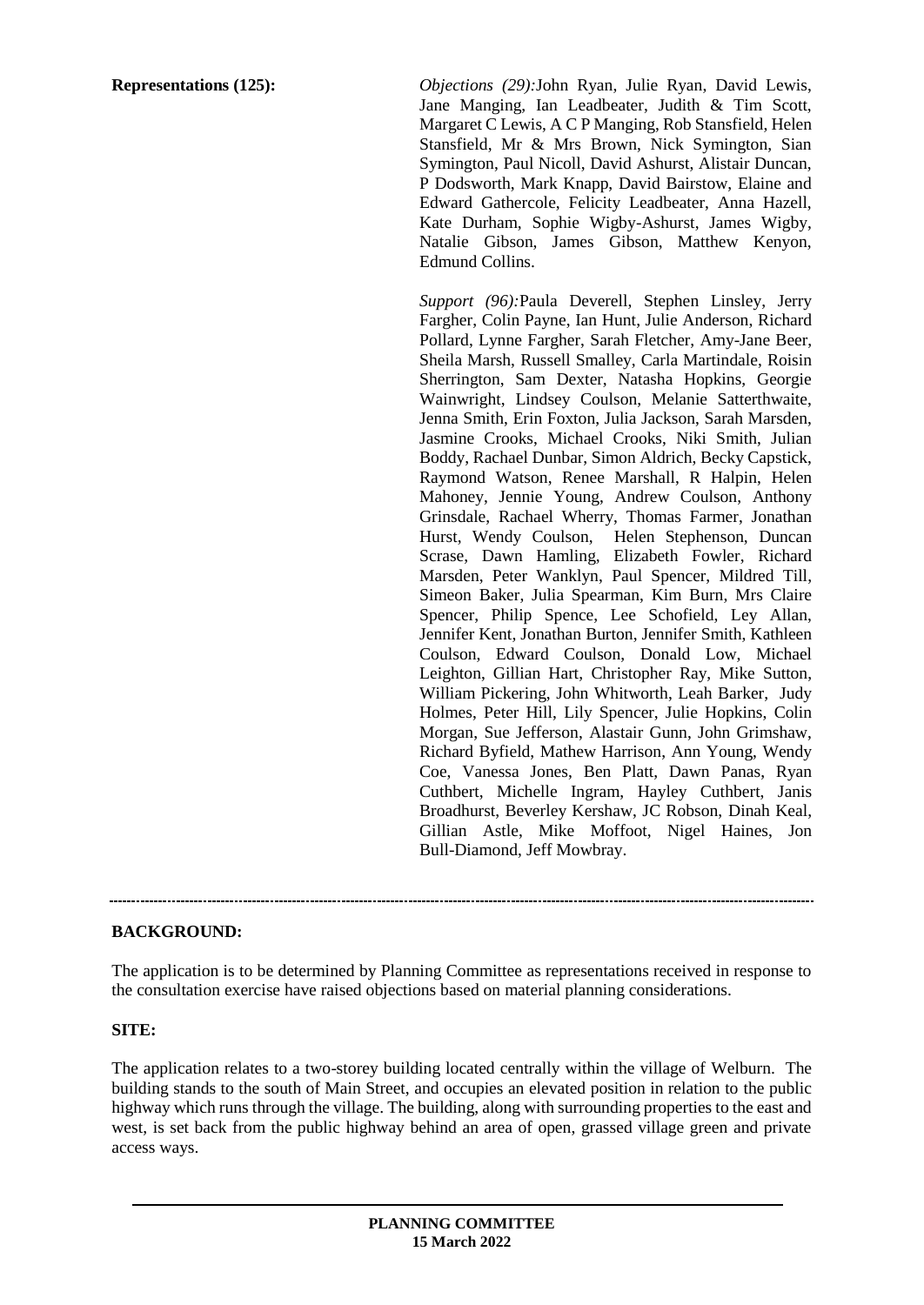The ground floor of the building is currently operated under the name 'Dogh' and is an established mixed use unit which provides a shop and café. The remaining part of the building to the rear and at first floor level is used as flats and a holiday let.

The site lies within the development limit of Welburn and is within the village Conservation Area. It is also within the Howardian Hills Area of Outstanding Natural Beauty (AONB).

In addition to being registered Village Green (protected from encroachment and development by the Inclosure Act 1857 and the Commons Act 1876) the grassed areas to the front of the building which flank the access are within a Visually Important Undeveloped Area (VIUA) as identified within the Ryedale Plan- Local Plan Strategy (2013).

The two storey building has a gable front elevation in brick with tile hanging on the first floor and a clay pantile roof. The front elevation at ground floor level comprises two large display windows which flank a central doorway.

At present there are two wooden picnic benches abutting the front, north facing elevation of the building flanking the main entrance door. Further to the north, on the grassed area forming part of the village green, is additional outdoor seating associated with 'Dogh' which flank the access road. The seating comprises two picnic benches on the raised grassed area on the eastern side of the access and a 'love seat' and a further picnic bench on the raised grassed area on the western side of the access. All of the seating is of timber construction with the two picnic benches on the eastern side and the 'love seat' having a white painted finish.

Properties either side of the application site are occupied for residential purposes (Cherry Tree House & White House). The dwelling immediately to the east (Cherry Tree House) is under the applicant's ownership and shares a rear, private driveway with the application site. St Annes Cottage is further to the east beyond Cherry Tree House. The Crown and Cushion Public House stands opposite the site to the north of Main Street and Pear Tree House is opposite to the north east.

There are several listed buildings in the vicinity of the site the nearest being the Grade II listed Cherry Tree House which is immediately adjacent to the east of the site and also Grade II listed Pear Tree House which stands opposite to the north-east of the site.

# **HISTORY:**

21/01590/73A - Variation of Condition 03 of approval 09/00241/FUL dated 11.06.2009 to set opening hours of the cafe including any hot food takeaway and the retail use as 08.00 to 18.00 Monday to Saturday and 08.00 to 17.00 on Sundays and Bank/Public Holidays (no opening on Christmas Day or Boxing Day) (retrospective application) UNDER CONSIDERATION.

09/00613/COND- Discharge of Condition Nos. 04 and 05 of approval 09/00241/FUL dated 11.06.2009. APPROVED 13.07.2009. The conditions/approved details relate to the materials and finishes for the external staircase and windows and doors.

09/00241/FUL- Alterations to internal layout to increase retail area with cafe area adjacent, change of use of part of ground floor residential area to commercial kitchen, and sub-division of ground and first floor residential accommodation to form 1 no. one bedroom ground floor flat and 1 no. two bedroom first floor flat with access by erection of external staircase. APPROVED 11.06.2009.

08/00163/FUL- Change of use of shop to shop and cafe, including outside cafe seating area to front of building (retrospective application). APPROVED 24.11.2008. On 16 April 2009 details were approved in relation to conditions 4 (storage and disposal of refuse) and 6 (extent of outdoor seating).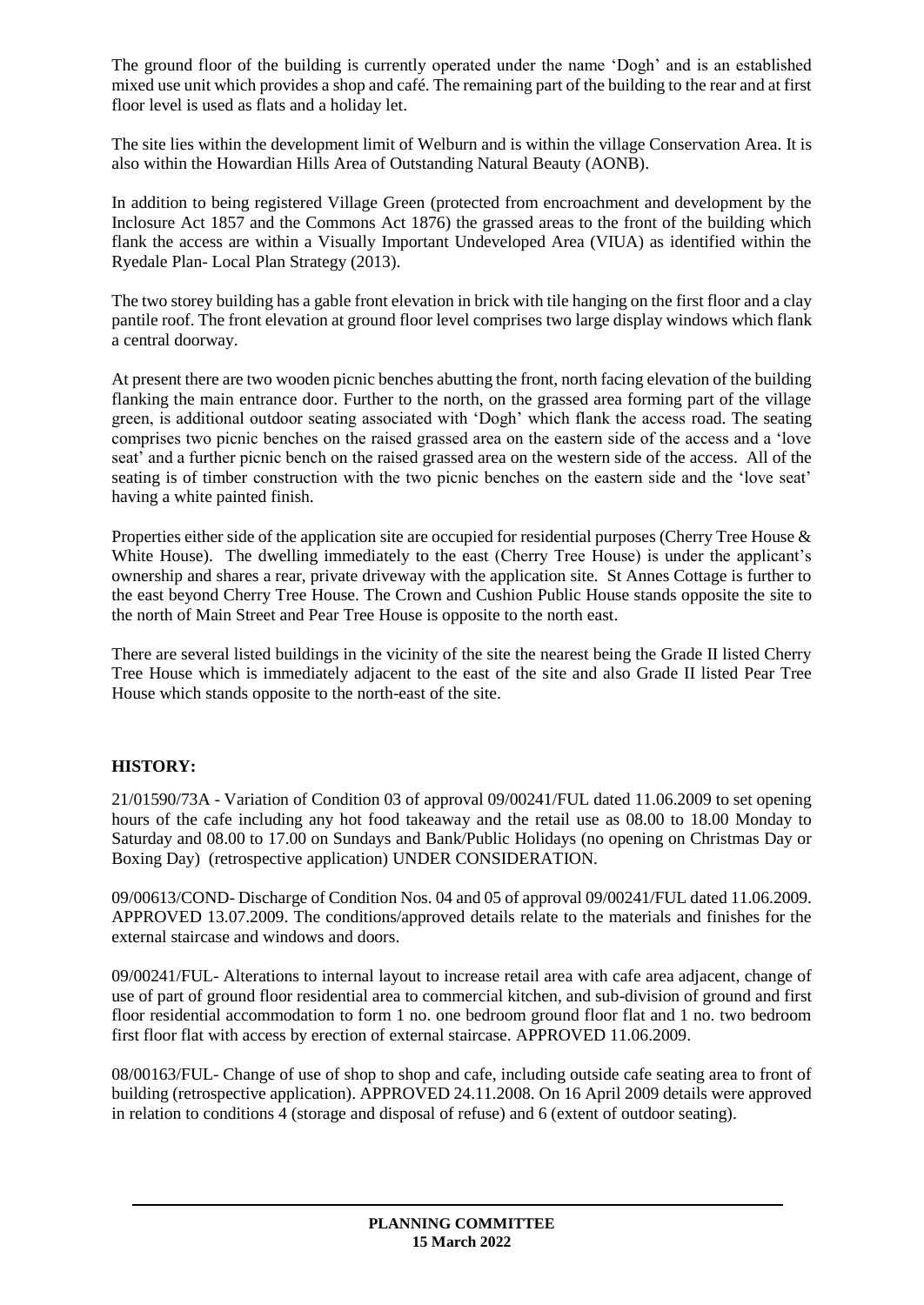### **PROPOSAL:**

Planning permission is sought for the siting on the service road and village green of outdoor seating for Dogh Cafe and sale of hot food for consumption off the premises (retrospective application).

The application initially sought retrospective permission for the outdoor seating on the grassed part of the village green on both sides of the access road (opposite Dogh and opposite Cherry Tree House). Following consideration of the responses received during the consultation period the applicant opted to amend the application to delete the pair of picnic benches sited opposite Cherry Tree House.

As a result the application seeks retrospective permission for the outdoor seating comprising the 1no. picnic bench and 1no. love seat opposite the cafe in addition to the 2no. picnic benches directly outside the café which flank the entrance door.

In addition to reducing the number of benches on the grassed part of the village green the applicant also states that the colour of the benches/seats can be changed to one considered more appropriate as required by the Local Planning Authority and parasols can also be removed.

The 3no. rectangular picnic benches are of timber construction and each measure approximately 1.8 metres in length by 1.5 metres in width. Each bench has space for 4-6 people to be seated. The 'love seat' has an approximate length of 2 metres and depth of 800mm and provides seating for 2 people.

The outdoor seating for which retrospective permission is being sought would provide seating for between 14- 20 people. The applicant states that the outdoor seating is essential for ensuring the viability of the business.

#### **POLICIES:**

Under Section 38(6) of the Planning and Compulsory Purchase Act 2004 planning authorities are required to determine each planning application in accordance with the planning policies that comprise the Development Plan unless material considerations indicate otherwise. The Development Plan for the determination of this particular application comprises the following:

• The Ryedale Plan- Local Plan Strategy (2013)

The Ryedale Plan - Local Plan Strategy (2013)

Local Plan Strategy - Policy SP12 Heritage Local Plan Strategy - Policy SP13 Landscapes Local Plan Strategy - Policy SP16 Design Local Plan Strategy - Policy SP19 Presumption in Favour of Sustainable Development Local Plan Strategy - Policy SP20 Generic Development Management Issues

Material Considerations

National Planning Policy Framework (NPPF) National Planning Practice Guidance (PPG)

#### **REPRESENTATIONS:**

The LPA has received a total of 125 representations from local residents and members of the public in response to the publicity/neighbour notification exercise. A total of 29 raise objections to the application and 96 support the proposal. The representations making objection include a detailed statement from residents. The representations made in support include one from Ryedale District Councillor Dinah Keal.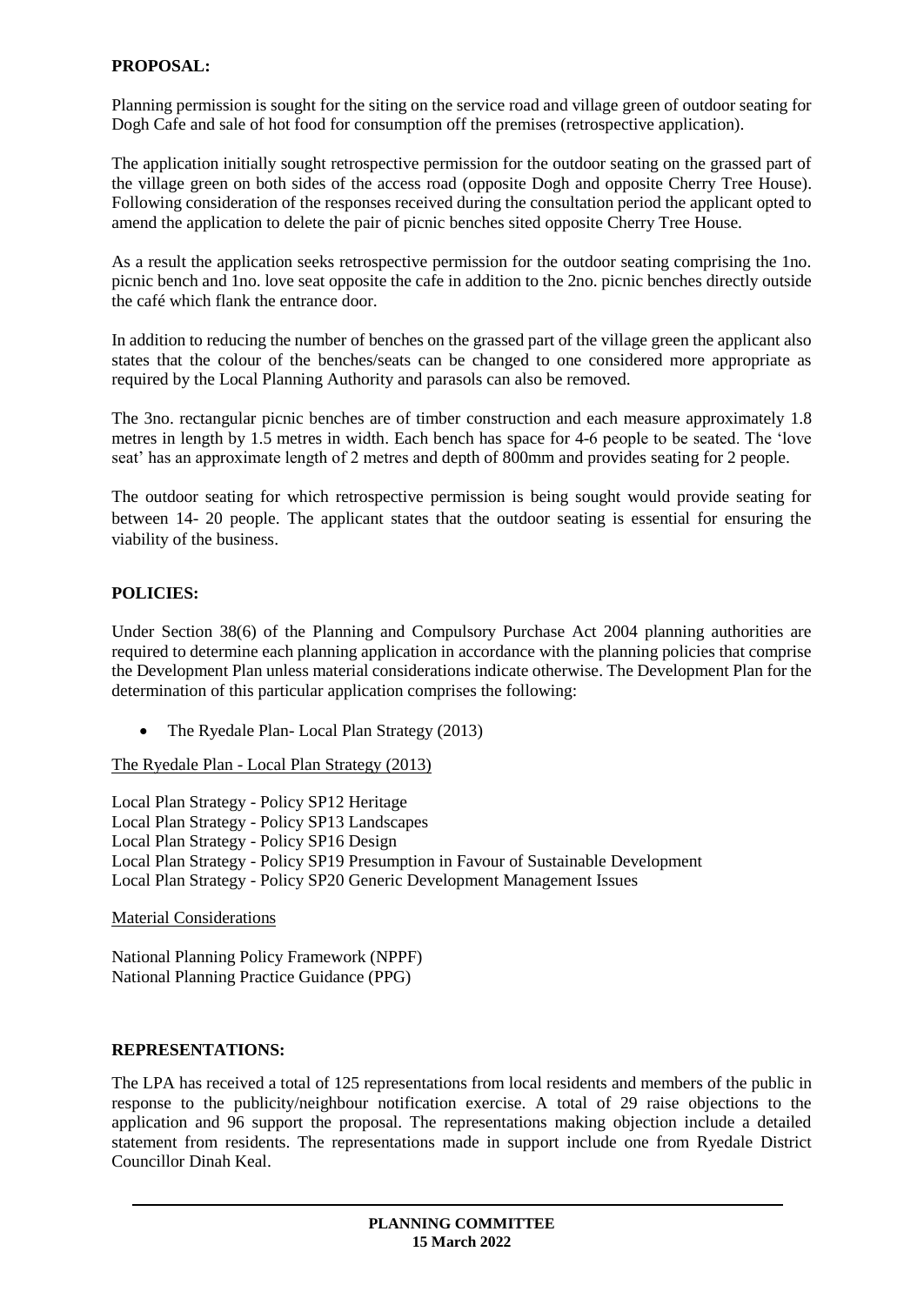Full copies of all the representations received by the LPA can be accessed via the Council's Online Planning Register.

### Summary of the representations making objections

The reasons given in objection can be summarised as follows:-

- Siting of tables on service road and village green is a road safety issue given proximity to vehicles using service road and also proximity of users to main road
- Potential damage/erosion to village green from increased use and footfall
- Loss of visual amenity/visual impact of the tables and the appearance of a picnic site in the centre of the village
- White painted bench picnic tables with parasols do not preserve the character and appearance of the Conservation Area
- The verge is a Visually Important Undeveloped Area and picnic benches detract from the village scene
- The green's protected status must continue to be preserved for its visually aesthetic value to the Welburn community, not exploited for the commercial interests of one business
- Loss of privacy
- Conflict between users of outdoor seating area and users of private access road
- Inconsiderate parking causing access issue
- Sale of hot food to takeaway would generate congestion and safety issues in the village

It should be noted that a number of objections make clear support for the continued operation and success of the café/shop business. Furthermore a number of objections make it clear there was n**o**  objection to the extended hours; takeaway food or the use of outdoor tables on a temporary basis in response to the coronavirus pandemic.

The objections that raise concerns in relation to land ownership and rights of access are not material to the consideration of the application as they are matters beyond planning control.

In addition to responses from local residents and members of the public a response has been received from the Open Spaces Society which states the following:

*"The Open Spaces Society was founded in 1865 and works to protect common land, town and village greens (TVG), open spaces, and public rights of way.*

*The society is concerned that tables have been placed on the TVG by a café/delicatessen for the exclusive use of customers. The tables are infringing rights of local people to use the TVG. In addition there appears to be parking on the green in this conservation area.*

*You may be aware that the green is protected under section 12 of the Inclosure Act 1857 and section 29 of the Commons Act 1876 and that breaches can be prosecuted in the magistrates court. It is an offence under these acts to damage or encroach upon a TVG. The terms of section 12 are wide and cover any act which injures the green or interrupts its use as a place for exercise and recreation. Section 29 also covers permanent encroachment and enclosure".*

In response to the re-consultation exercise on the reduced number of picnic benches the LPA received a further 10 representations raising objections all of which were from individuals who had previously objected to the application. The responses did not raise any concerns over and above those summarised above.

Summary of the representations in support

The reasons given in support can be summarised as follows:-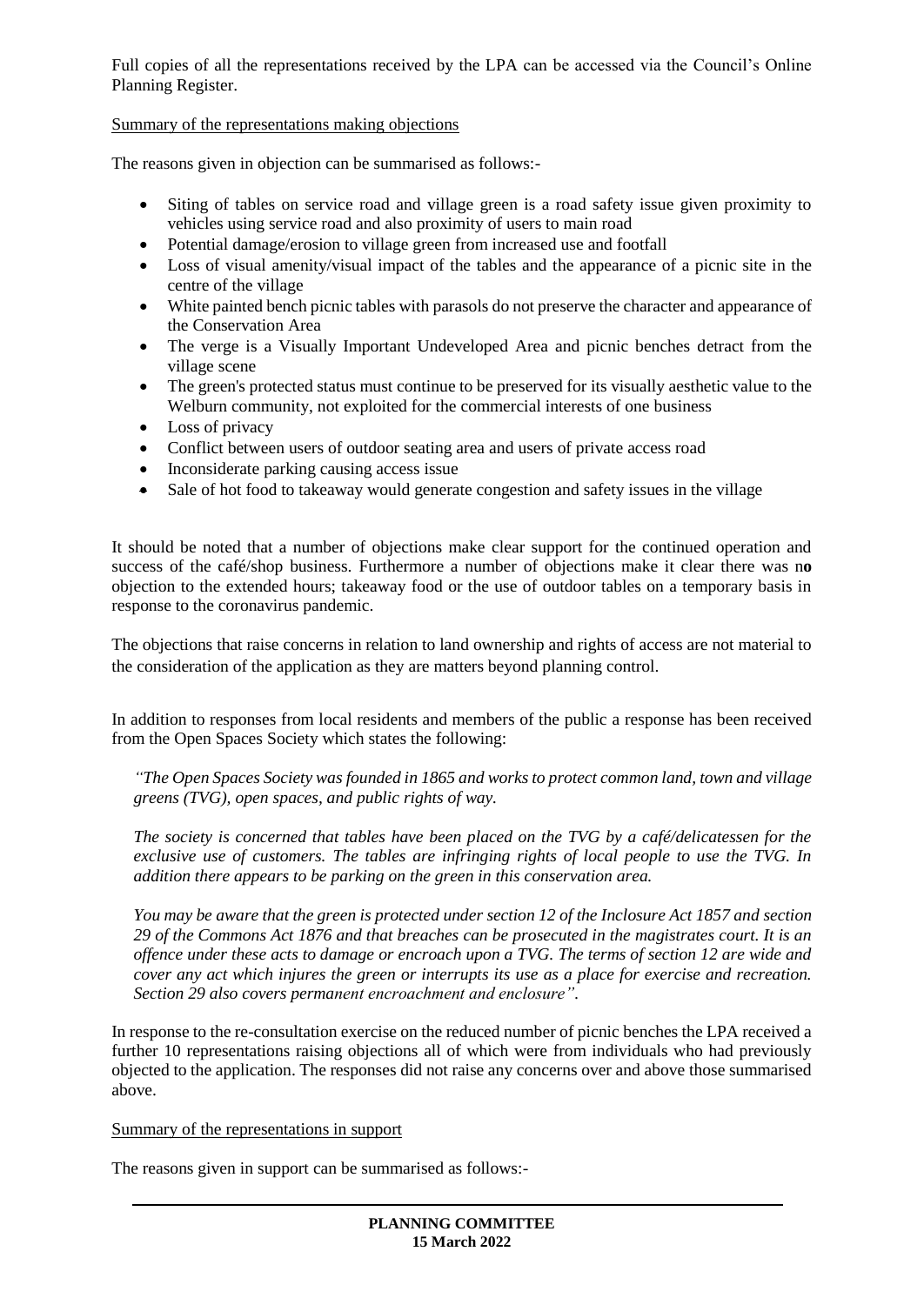- Valuable resource for the village and visitors
- The outdoor areas are always kept tidy
- Seating outside adds to the feeling of friendliness of the village
- The outdoor seating gives the local population a place to meet, and encourages visitors to the area
- The tables do not look out of place or out of character for the village
- The tables don not cause any obstruction to the highway or path
- Losing the outdoor seating would significantly reduce the capacity and appeal of the cafe and rob the village of a facility valued by locals from the village and surrounding area as well as visitors
- The business creates jobs for locals
- The takeaway and outdoor seating option is a much appreciated by cyclists and walkers

In response to the re-consultation exercise on the reduced number of picnic benches the LPA received 1 further representation in support from an individual who had not previously made representations in support of the application. The reason for support is included in the summary above.

## **APPRAISAL:**

### Principle of the development

The proposal is clearly divisible into distinct elements. There are essentially three parts to the proposal for which retrospective permission is being sought. Firstly, the siting of outdoor seating on the service road (immediately to the front of the building); secondly, the siting of outdoor seating on the village green and; thirdly, the sale of hot food for consumption off the premises.

Paragraph 84 of the NPPF (2021) sets out national policy supporting a prosperous rural economy. It states *"Planning policies and decisions should enable* (inter alia): *d) the retention and development of accessible local services and community facilities, such as local shops, meeting places, sports venues, open space, cultural buildings, public houses and places of worship".*

It is considered that the proposal accords with national policy, in terms of supporting the rural economy and the provision of local services. As such it is considered that in principle the outdoor seating and hot food takeaway is acceptable subject to a detailed assessment of the impacts taking account of the national and local designations applicable to the application site.

The site is within the Conservation Area. Section 72(1) of the Planning (Listed Building and Conservation Areas) Act 1990 imposes a duty on Local Planning Authorities to ensure that special attention is paid to the desirability of preserving or enhancing the character and appearance of the Conservation Area. Furthermore, the Planning (Listed Building and conservation Areas) Act 1990 requires that special regard is given to the preservation of listed buildings and their settings.

In addition the site is within the Howardian Hills AONB. The Countryside and Rights of Way Act 2000 places a statutory duty on authorities to have regard to the purpose of conserving and enhancing the natural beauty of the AONB when exercising or performing any functions affecting land in the AONB.

Each part of the application will be assessed in turn.

#### Siting of outdoor seating on the service road

The outdoor seating immediately in front of the building for which retrospective permission is being sought comprises 2no. picnic benches of timber construction which flank the entrance door. The picnic benches are rectangular and each measure approximately 1.8 metres in length by 1.5 metres in width. Each bench has space for 4-6 people to be seated.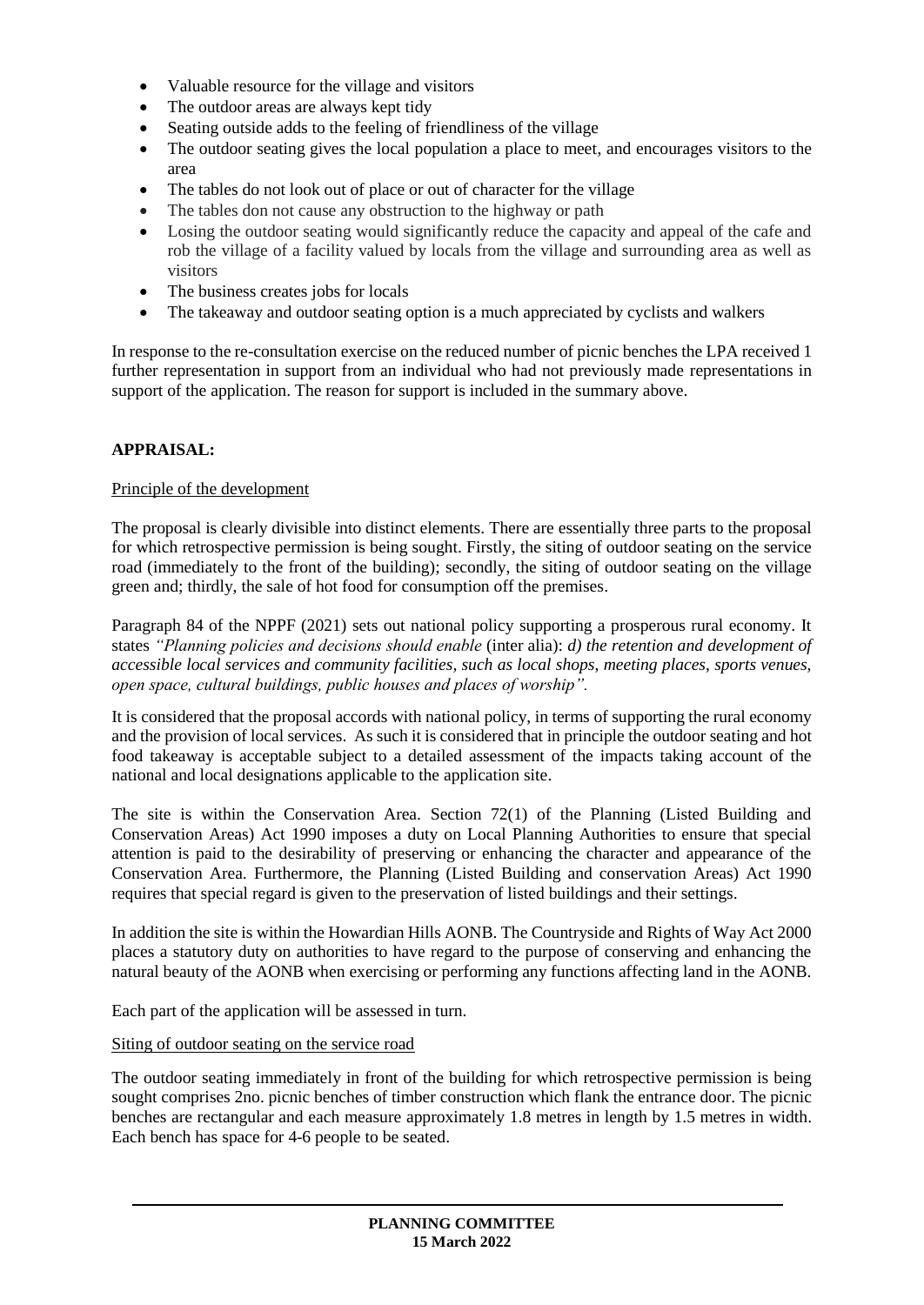It is relevant to note that permission has previously been granted for outdoor seating to serve the premises. The seating was permitted on the right hand side (when facing the front of the building) of the entrance door. The approved plans show that the extent of the area permitted for outdoor seating measures 2.2 metres out from the front elevation by 3.7 metres across the front. The plans show this area containing two circular tables and a total of six chairs for use in connection with the café.

The 2no. picnic benches are positioned on the service road and there is a degree of local concern in relation to safety of users of the benches and vehicles. The size and position of the benches is shown on the plans which accompany the application and as currently set out on site narrow the service road to a width of approximately 4.5 metres at the point it passes the front of the café/shop. The highways officer acknowledges the planning history in relation to the earlier approval of outdoor seating to the front of the café and has not raised an objection subject to the benches being positioned tight to the building in order to minimise the obstruction on use of the service road. It is considered that this can be achieved through the inclusion of a condition which restricts the number and size (including projection off the front elevation) of the picnic benches abutting the front elevation to that shown on the plan. In light of this it is considered that the 2no. picnic benches would not have a detrimental impact on vehicle movements or the safety of pedestrians or cyclists in compliance with Policy SP20.

In terms of appearance and visual impact the 2no. picnic benches immediately in front of the building are of uniform design, size and finish and their siting is well related to the existing building. As a result the benches are clearly both physically and functionally associated with the existing café/takeaway use and are not considered to be intrusive or incongruous features within the streetscene and comply with Policy SP16 and SP20.

Neither the Building Conservation Officer nor the AONB Manager have raised any objection or concern in relation to the 2no. picnic benches immediately in front of the building. It is considered that the use of the land immediately to the front of the building for outdoor seating in the form of 2no. timber picnic benches would not result in harm to the character and appearance of the identified heritage assets or their setting in compliance with the NPPF and Policy SP12. Furthermore the use of the land immediately in front of the building for outdoor seating would not be at the detriment of the natural beauty of the AONB in compliance with the NPPF and Policy SP13.

The EHO has not raised any concerns that the use of the benches during the hours permitted would give rise to any unacceptable noise or disturbance to neighbours. It is considered that the siting and orientation of the 2no. picnic benches immediately in front of the building would not give rise to any adverse impact on levels of amenity enjoyed by neighbours in terms of overlooking or loss of privacy in compliance with Policy SP20.

In light of the above it is considered that siting of outdoor seating on the service road as shown on the proposed plans is acceptable.

## Siting of outdoor seating on the village green

The application initially proposed the siting of outdoor seating on the village green comprising 2no. picnic benches on the raised grassed area on the eastern side of the access and 1no. 'love seat' and a further picnic bench on the raised grassed area on the western side of the access. The application was amended to delete the pair of benches on the eastern side of the access and now proposes 1no. picnic bench and 1no. love seat on the part of the site within the registered village green.

The site is within the Conservation Area and within the setting of a number of listed buildings albeit the amended details, which removed the two picnic benches to the front of Cherry Tree House, has reduced the impact on the setting of the Grade II listed buildings.

The Building Conservation Officer (BCO) retains an objection to the application (as amended) due to the harm to the Conservation Area.

The detailed response of the BCO explains that *"the grass verge makes a strongly positive contribution to the Conservation Area in providing open natural green space giving relief to the built up areas. It also provides a setting for many of the listed buildings in that it provides an open natural foreground*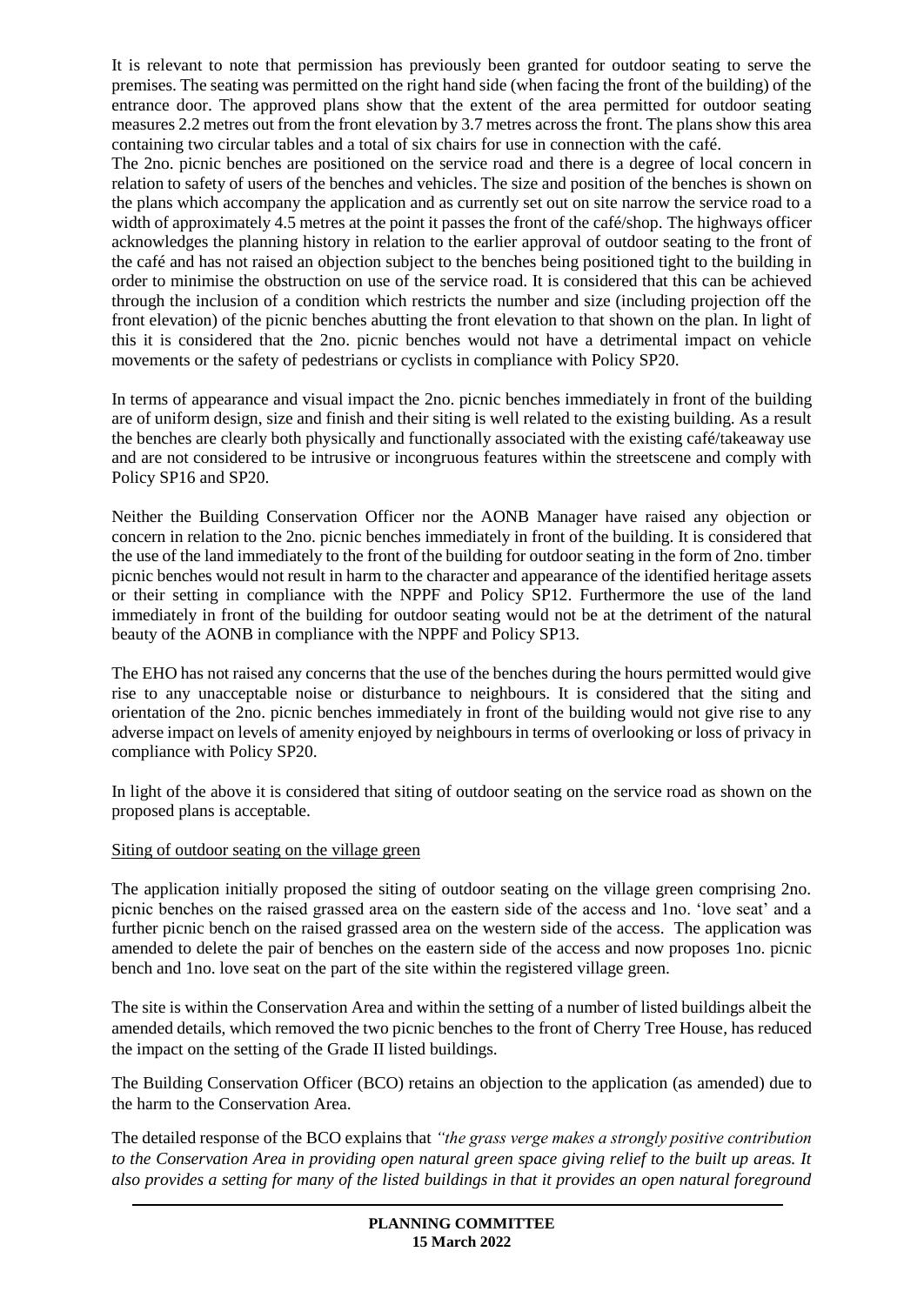*giving clear and open views of many of the houses and cottages. Due to the topography and layout of the village, the green space and listed buildings have strong inter-visibility".*

The BCO describes how the use of the grassed area for the siting of the picnic bench/seat *"does not preserve the open green character of the natural grass verge"* and *"causes visual clutter".* Furthermore, *"The visual prominence of the elevated area immediately adjacent to the public highway and access road increases the harmful effect of the café furniture".* In light of this the proposed siting of outdoor seating on the village green will not preserve or enhance the Welburn Conservation Area by virtue of its cluttering impact in a publically visible area of open green space.

The harm is deemed to be 'less than substantial' and the NPPF requires that *"Where a development proposal will lead to less than substantial harm to the significance of a designated heritage asset, this harm should be weighed against the public benefits of the proposal including, where appropriate, securing its optimum viable use".* There are no identified heritage benefits of the proposal and the BCO is of the view that the optimum viable use of the grassed area is open, publically accessible green space providing an uncluttered foreground to the setting of the listed buildings and as an integral open natural space within the Conservation Area. The National Planning Policy Framework directs that great weight is given to the conservation of heritage assets. It is considered that the proposal conflicts with the NPPF and Policy SP12 of the Ryedale Plan- Local Plan Strategy (2013).

The site is also within the Howardian Hills AONB. National planning policy (NPPF) states that *"Great weight should be given to conserving landscape and scenic beauty in National Parks, the Broads and Areas of Outstanding Natural Beauty, which have the highest status of protection in relation to landscape and scenic beauty".* The AONB Manager has lodged a strong objection to outdoor seating to serve the café being sited on the village green.

It is considered that the outdoor seating in this prominent road side position erodes the open character of this part of the settlement. It does not protect the special qualities or scenic beauty of this key Howardian Hills AONB village and is considered to be contrary to requirements of the NPPF and Policy SP13.

In addition to the siting of outdoor seating on the registered Village Green (protected by non-planning legislation) the land is also identified as a Visually Important Undeveloped Area (VIUA) within the Ryedale Plan- Local Plan Strategy (2013).

The VIUA is an undeveloped area within the settlement which contributes to its form, character and setting. Policy SP16 states that *"To reinforce local distinctiveness, the location, siting, form, layout, scale and detailed design of new development should respect the context provided by its surroundings including* (inter alia): *The character and appearance of open space and green spaces including existing Visually Important Undeveloped Areas (VIUAs)... Development proposals on land designated as a VIUA will only be permitted where the benefits of the development proposed significantly outweigh the loss or damage to the character of the settlement".*

Policy SP16 also states that *"development proposals will be expected to create high quality durable places that are accessible, well integrated with their surroundings and which* (inter alia): *Reinforce local distinctiveness; and provide a well-connected public realm which is accessible and usable by all, safe and easily navigated".* In a similar vein Policy SP20 requires that *"New development will respect the character and context of the immediate locality and the wider landscape/townscape character in terms of physical features and the type and variety of existing uses".*

It is important to clarify that the application proposes the use of the land to provide outdoor seating for Dogh Café *("essential for ensuring the viability of the business")* and this is underlined by the fact that the tables are numbered and clearly for customers of Dogh. The proposal does not represent the provision of public seating within land registered as a village green. It should be noted that there is existing street furniture in the locality which provides seating for the general public. There are 3no. road side benches (park bench style) for public use within 120 metres of Dogh.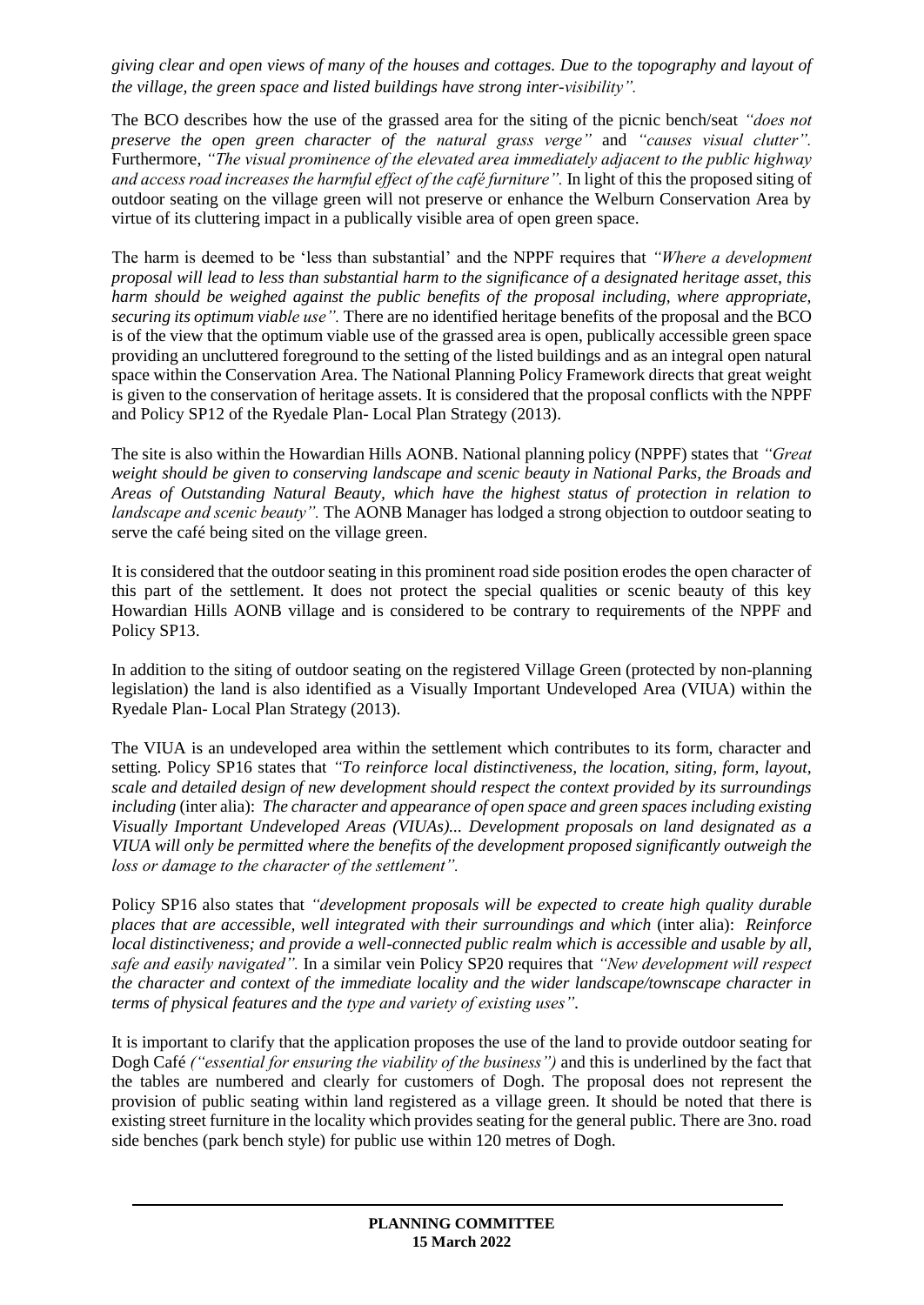The use of the village green (VIUA) for the siting of outdoor seating for the café represents encroachment onto undeveloped, green space and results in visual clutter in an otherwise open and unspoilt grass verge*.* The outdoor seating in this area is physically separate from the café building and prominent in this road side position. The seating appears as an incongruous overspill of the café business onto part of the public realm characterised by, and protected because of, its green, undeveloped appearance. The use of the village green (VIUA) for the siting of outdoor seating to serve Dogh does not reinforce local distinctiveness or provide for public realm which is accessible and usable by all. It is considered to be an inappropriate land use and the benefits of the additional seating to serve the café business and its customers does not outweigh the harm to visual amenity and character of the settlement and the proposal is considered to be contrary to the requirements of Policies SP16 and SP20.

With regard to the highways impact the highway officer recommends that the siting of outdoor seating on the village green is refused. The highway officer states *"I have concerns that their siting lies prominent to the existing access with the public-maintained highway and the activities allied to use of this seating for the purpose of recreation and consumption of food, drinks etc., will likely cause conflict both to visitors to the cafe and residents' accessing their dwellings; proliferate pedestrian activity at and around the access area and likely cause distraction to users of the access by virtue of such activity and also potentially obstructing visibility along Main Street in a westerly direction and, given the slope down to the carriageway edge, create a potential for pedestrians, food items and other paraphernalia to be brought out unexpectedly onto the carriageway of the highway and thereby overall create conditions likely to be prejudicial to highway safety".*

It is accepted that the existing café/shop/takeaway is popular with local residents and visitors to the area and a flow of pedestrians, cyclists and vehicular traffic associated with the business is to be expected. However, the siting of outdoor seating on the village green which is an elevated and sloping grass verge adjacent to the public highway and access would focus pedestrian activity within a hazardous area and give rise to unsafe road conditions contrary to Policy SP20.

With regard to residential amenity the EHO has not raised any concerns that the use of the bench/seat on the village green would give rise to any unacceptable noise or disturbance to neighbours. It is considered that the bench/seat on the village green to front of the café/shop and opposite the public house would not give rise to any adverse impact on levels of amenity enjoyed by neighbours in terms of loss of outlook, overlooking or loss or privacy in compliance with Policy SP20.

In light of the above it is considered that siting of outdoor seating on the village green as shown on the proposed plans is unacceptable and conflicts with Policies SP12, SP13, SP16 and SP20. It is recommended that a condition is imposed on any approval given to require that within 14 days of the decision the use of the grassed part of the village green for outdoor seating associated with the café/shop/takeaway shall be discontinued and the 3no. picnic benches and 'love seat' removed and the land restored to its previous condition.

## Sale of hot food for consumption off the premises

The application details explain that presently hot food sold for consumption off the premises mainly comprises hot sandwiches; paninis; pizzas; and pies and hot beverages are also sold for takeaway. The supporting information states that the sale of hot food for consumption off the premises comprises a relatively small proportion of the turnover of the business and is ancillary to the primary use a retail shop and café.

The extant permissions for the café/shop include informative advice to the operator that no permission exists for hot food takeaway and a further planning application is required for the sale of hot food for consumption off the premises.

It is relevant to note that planning rules have been relaxed to allow pubs/restaurants/cafés to operate as hot food takeaways during the coronavirus pandemic. The temporary permitted development right (Class DA within Part 4 of the Second Schedule of the GPDO 2015 (as amended)) came into effect on 23 March 2020 and is due to expire on 23 March 2022 after which businesses making use of this right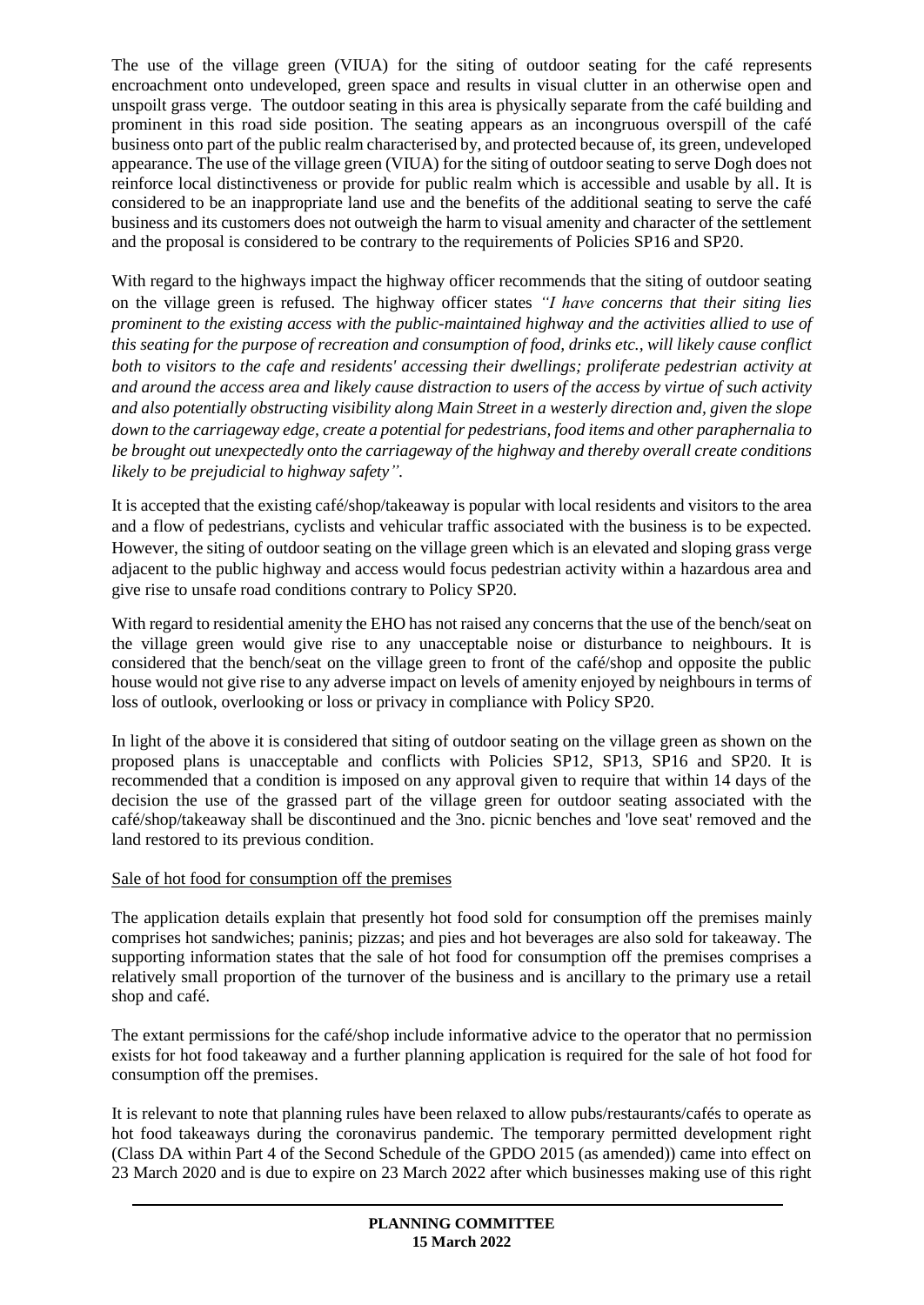must revert back to their previous lawful use (unless a specific planning permission has been granted). The aforementioned informative attached to the planning permission did not prohibit the use of the temporary permitted development right provided by Class DA. This retrospective application now seeks permission for the continuation of the sale of hot food for consumption off the premises on a permanent basis.

There is a degree of local concern in relation to the hot food takeaway primarily in relation to amenity and highways impacts. It is noted that none of the consultees have raised an objection to the sale of hot food for consumption off the premises.

The applicant states that a significant proportion of customers live in Welburn and can walk to the premises. That proportion of traffic which is associated with takeaway hot sandwiches etc. is already on the main road and is passing through the village. The highways officer acknowledges that the sale of hot food for consumption off the premises will likely give rise to an element of additional vehicular activity allied to short stay parking on the highway and the service road. The highways officer states *"given that similar activity seems to be associated with the approved cafe use it would not, on considered balance, give rise to a specific highway concern".*

In the interests of protecting amenity the EHO has recommended additional controls in the form of conditions relating to litter management; extraction equipment; and a restriction on deep fried food forming part of the hot food takeaway. In addition a condition shall be imposed to ensure the hot food takeaway remains ancillary to the primary use of the building as a retail shop and café.

It is considered that the sale of hot food for consumption off the premises would not give rise to material harm to local amenity; highway safety conditions; or any local or national designations applicable to the site. It is considered that the proposal would help to maintain the viability of the café/shop and contribute to the vitality of the village and complies with Policies SP12, SP13, SP16, SP19 and SP20 and there are no reasons to withhold the grant of planning permission for the additional use as a hot food takeaway.

## **Conclusion**

Planning policy recognises the economic and social role played by village facilities such as the café/shop in Welburn and the NPPF (2021) encourages LPA's to plan positively for the provision and use of community facilities such as local shops and meeting places.

It is accepted that the development of accessible local services and community facilities, such as local shops and meeting places help maintain the viability of the business whilst contributing to the vitality of the village. In the planning balance it is for the decision maker to weigh the benefits against the harm.

In view of the above assessment it is considered that the siting of outdoor seating on the service road and the sale of hot food for consumption off the premises are acceptable and meet the relevant policy criteria outlined within Policies SP12, SP13, SP16, SP19 and SP20 of the Ryedale Local Plan – Local Plan Strategy (2013).

Accordingly, it is recommended that the application is part approved, part refused so that retrospective planning permission is granted for 'the siting on the service road of outdoor seating for Dogh Cafe and sale of hot food for consumption off the premises'.

The proposed siting on the part of the village green nearest the public highway of outdoor seating for Dogh Café gives rise to unacceptable harm to the character and appearance of the streetscene, the village Conservation Area; the special qualities of the AONB and the undeveloped appearance of land locally designated as a VIUA. In addition the seating on the grassed area adjacent to the public highway would create conditions likely to be prejudicial to highway safety. It is considered that this aspect of the application is in conflict with Policies SP12 (Heritage), SP13 (Landscapes), SP16 (Design) and SP20 (Generic Development Management Issues) of the Ryedale Local Plan – Local Plan Strategy (2013). On balance the identified harm significantly outweighs the benefits and it is considered to be in the public interest to refuse the part of the proposal relating to the siting on the village green nearest the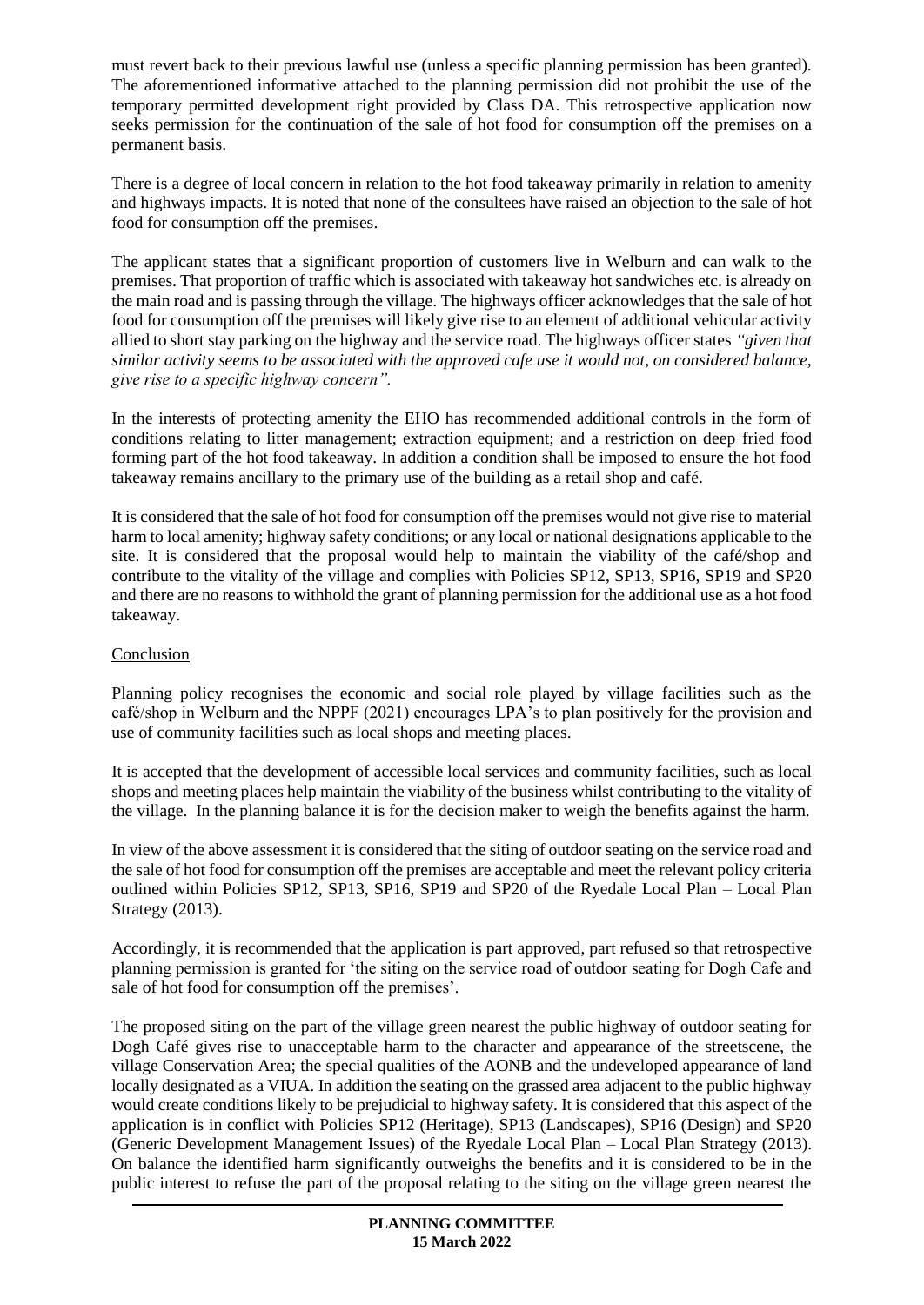public highway of outdoor seating associated with Dogh café.

It is considered that in this case the acceptable and unacceptable parts of the proposal are clearly distinguishable and in light of the above assessment a condition shall be imposed to limit the grant of planning permission to only part of the development proposed. The use of such a condition is considered appropriate in these circumstances and is in line with Planning Practice Guidance on split decisions. It is considered that the use of a condition modifying the development (to exclude the unacceptable element) is appropriate on the basis that it would not make the approved development substantially different from that proposed by the applicant.

## Positive and Proactive Decision Making

Paragraph 38 of the NPPF, in relation to decision-making, states that *"Local planning authorities should approach decisions on proposed development in a positive and creative way".* It also explains that LPA's should *"work proactively with applicants to secure developments that will improve the economic, social and environmental conditions of the area. Decision-makers at every level should seek to approve applications for sustainable development where possible".*

The Case Officer has acted positively and proactively by: identifying matters of concern; highlighting consultation responses raising objection to the proposal; and advising the applicant of the conflict the proposal has with the adopted Development Plan.

During the course of processing the application the Case Officer requested that the applicant give consideration to amending the application to remove all the outdoor seating on the village green from the proposal prior to the application being reported to Planning Committee for determination.

However, the applicant opted to amend the proposal to only remove two of the benches on the grassed part of the village green. The amended plans were the subject of a reconsultation exercise which gave rise to consultees reiterating previously stated objections to the seating on the grassed part of the village green. Despite confirmation that that element of the proposal would not receive Officer support the applicant has not opted to make any further amendments to the proposal so the application is brought before Planning Committee in its current form for determination.

# **RECOMMENDATION: Part Approval/ Part Refusal**

Retrospective planning permission is granted for the siting on the service road of outdoor seating for Dogh Cafe and sale of hot food for consumption off the premises subject to the following conditions:-

1 The development hereby permitted shall be carried out in accordance with the following approved plans:

Site Location Plan ref. (EX)01 Rev D, dated 09.02.2022 Site Plan ref. (PL)02 Rev B, dated 09.02.2022 Proposed Floor/Site Layout Plan ref. (PL)04 Rev A, dated 09.02.2022 (insofar as it relates to the siting on the service road of 2no. picnic benches only)

Reason: For the avoidance of doubt and in the interests of proper planning.

2 A maximum of 2no. standard picnic benches of timber construction shall be positioned to the front of the building flanking the main entrance door as shown on the approved drawing reference Proposed Floor/Site Layout Plan ref. (PL)04 Rev A, dated 09.02.2022. Each picnic bench shall have a maximum projection of 1.8 metres from the front elevation of the building and maximum width of 1.5 metres. No other outdoor seating shall be provided within the application site.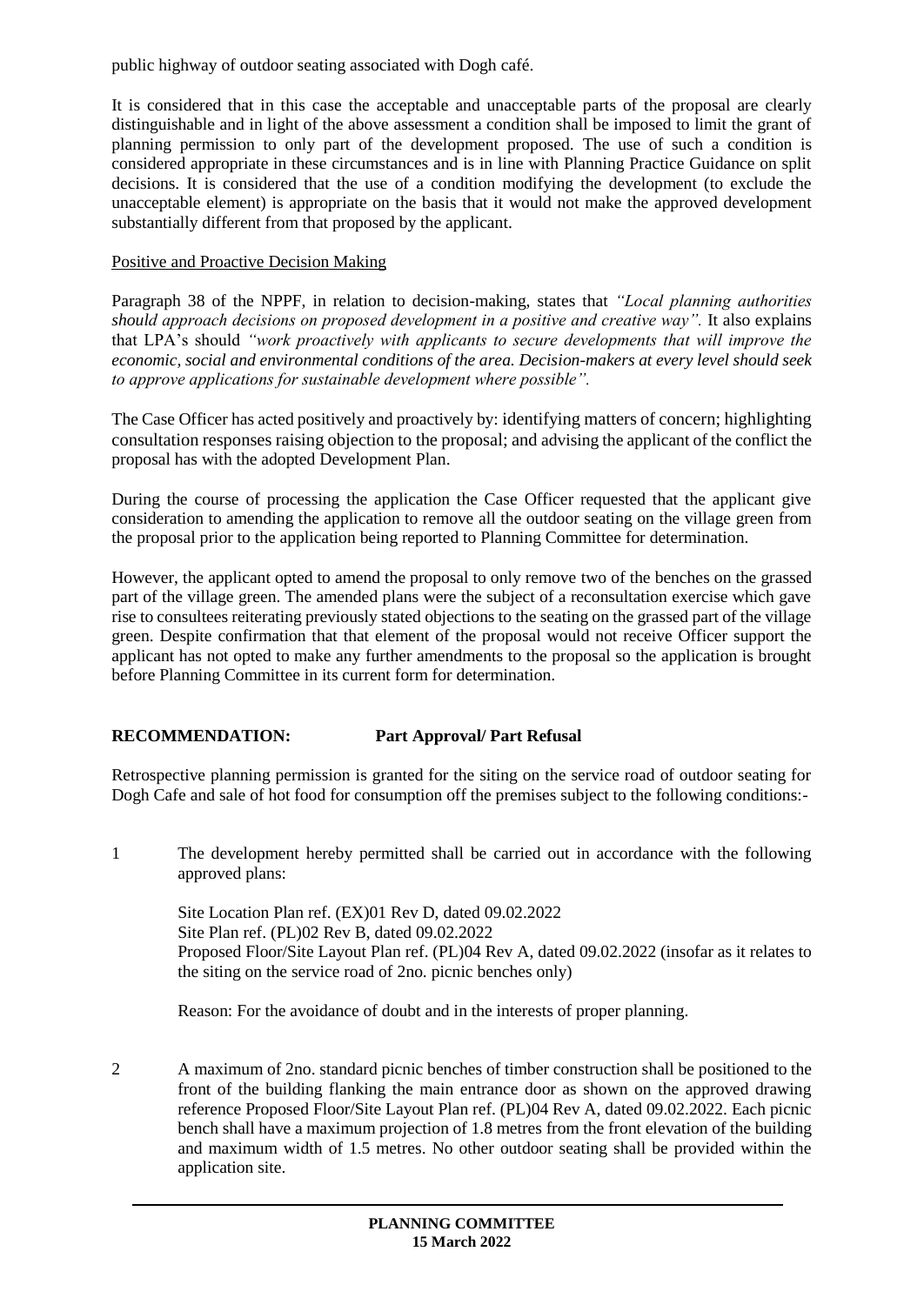Reason: In the interests of road safety, visual amenity and to protect the character and appearance of the streetscene, Conservation Area, AONB and the VIUA in accordance with Policies SP12, SP13, SP16 and SP20.

3 Within 14 days of the date of this permission the use of the grassed part of the village green for outdoor seating associated with the café/shop/takeaway shall be discontinued and the 3no. picnic benches and 'love seat' shall be removed and the land restored to its previous condition.

Reason: In the interest of highway safety, visual amenity and to protect the character and appearance of the streetscene, Conservation Area, AONB and the VIUA in accordance with Policies SP12, SP13, SP16 and SP20.

4 Within 1 month of the date of this permission a Litter Management Plan shall be submitted to and approved in writing by the Local Planning Authority. The Litter Management Plan should provide for the clearance of the outdoor space to 50 metres either way of all litter originating from the business and ensure that a litter bin is available onsite and emptied when full. The Litter Management Plan should also include scope for review when deemed necessary by the operator or the Local Planning Authority.

Thereafter, the development shall be carried out in accordance with the approved details unless otherwise agreed in writing by the Local Planning Authority.

Reason: In the interests of residential amenity in compliance with Policy SP20.

5 Prior to the installation of any new/additional mechanical extraction or ventilation equipment or external plant details and the location shall be submitted to and approved in writing by the Local Planning Authority. Thereafter, the development shall be carried out in accordance with the approved details unless otherwise agreed in writing by the Local Planning Authority.

Reason: In the interests of residential amenity in compliance with Policy SP20.

6 The hot food takeaway hereby approved shall be limited to the hours permitted for the cafe/shop and shall remain ancillary to the primary use as a café/shop. Unless otherwise approved in writing by the Local Planning Authority, the hot food takeaway shall not include food which has been deep fried unless adequate extraction has been provided to the satisfaction of the Local Planning Authority in consultation with the Environmental Health Officer.

Reason: In the interests of residential amenity in compliance with Policy SP20.

# **Reason for partial refusal**

Retrospective planning permission is refused for the siting on the part of the village green nearest the public highway of outdoor seating for Dogh Café for the following reasons:-

1. The siting of outdoor seating in the form of a picnic bench and 'love seat' on the village green will not preserve or enhance the Welburn Conservation Area by virtue of its cluttering impact in a publically visible area of open green space. The siting of the picnic bench and 'love seat' on the village green causes less than substantial harm to the Welburn Conservation Area which is not outweighed by any heritage benefits. Furthermore the proposal does not represent the optimum viable use of this part of the designated heritage asset. The application has been